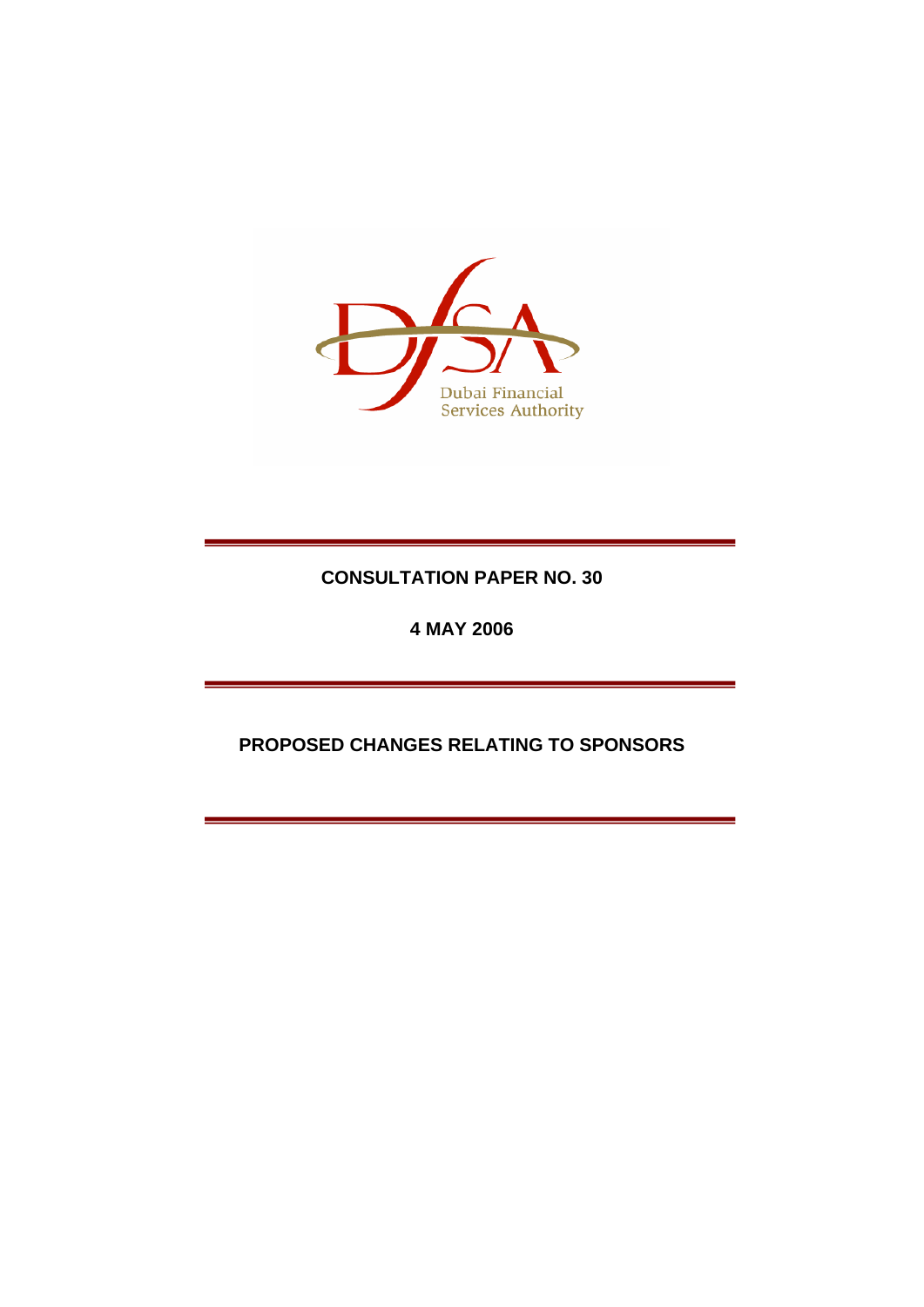

# **CONSULTATION PAPER NO.30**

#### **PROPOSED CHANGES RELATING TO SPONSORS**

#### **Why are we issuing this Consultation Paper?**

- 1. This Consultation Paper seeks public comment on the DFSA's proposal to revise the mandatory sponsorship regime prescribed in the Markets Law 2004 and the OSR Module of the DFSA Rulebook. In summary the DFSA is proposing to:
	- (a) retain the mandatory requirement to appoint a sponsor for Persons who make or intend to make a Prospectus Offer of Securities in the DIFC;
	- (b) clarify the regulatory obligations of a sponsor;
	- (c) eliminate the mandatory requirement to appoint a sponsor for a Reporting Entity to assist it to comply with its continuing regulatory obligations;
	- (d) give the DFSA the discretion to require a Reporting Entity to appoint a compliance adviser where the DFSA considers it necessary to assist the Reporting Entity to comply with its continuing regulatory obligations
	- (e) confirm that the responsibility for the Reporting Entity to comply with its continuing regulatory obligations remains the sole regulatory responsibility of the Reporting Entity and that the compliance adviser's role is based on contractual obligations to the Reporting Entity and not on any regulatory obligations
- 2. These proposals reflect the DFSA's risk based approach to regulation and form part of a package of proposals aimed at reducing unnecessary compliance process and regulatory costs. The proposals are contained in Consultation Papers No. 28 to 32, which are being released for public comment at the same time.

#### **Who should read this paper?**

3. The proposals in this paper will be of primary interest to Persons who make or intend to make a Prospectus Offer of Securities in the DIFC and entities that are likely to act as their sponsors and to Reporting Entities and entities that are likely to act as their compliance advisers.

#### **How is this paper set out?**

- 4. In this paper, we set out:
	- (a) Defined terms in paragraph 7;
	- (b) Scope and purpose of the proposals in paragraphs 8 to 17;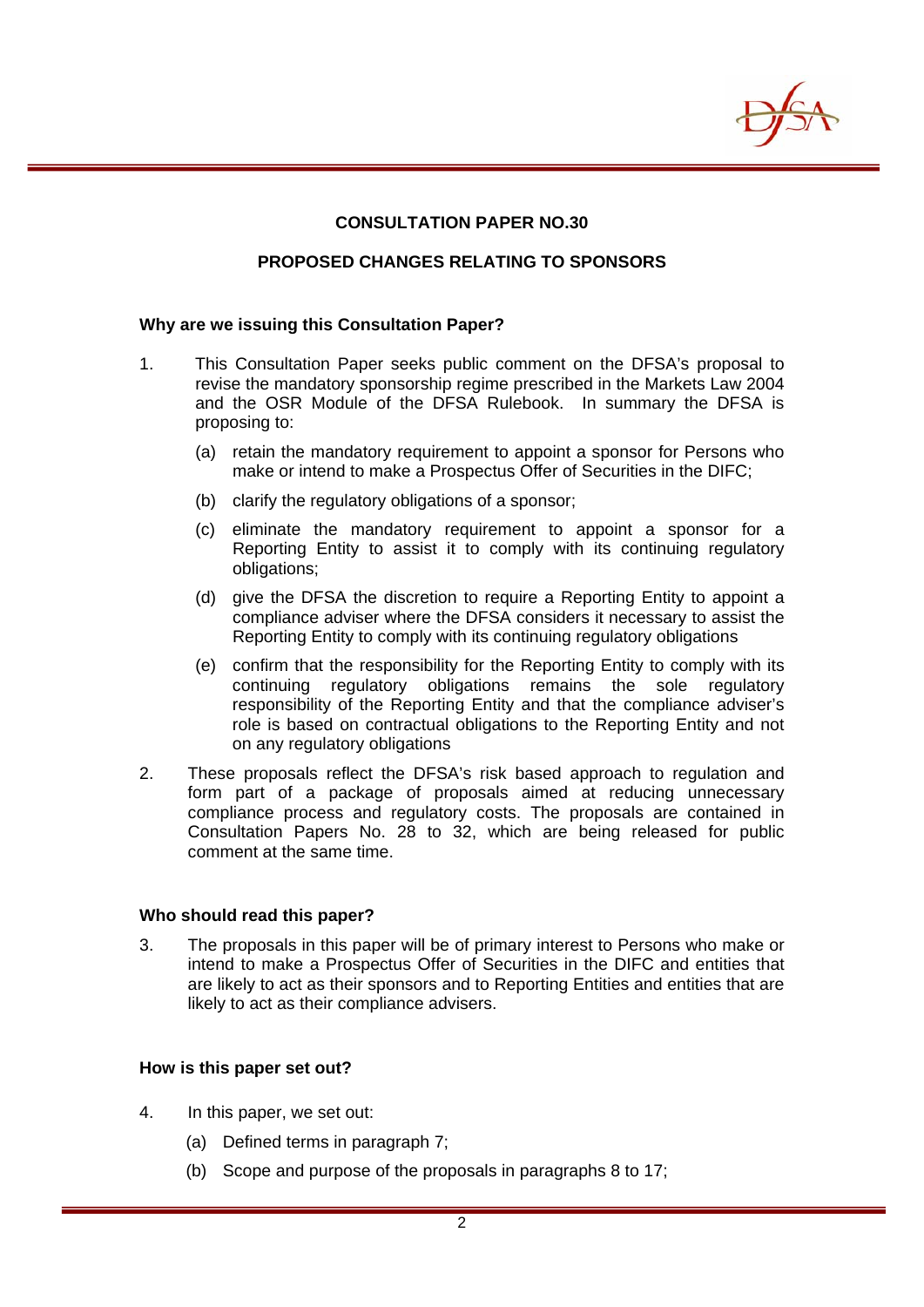

- (c) Details of the proposed changes in paragraphs 18 to 31;
- (d) Issues on which we seek your comments in paragraph 32;
- (e) Index of proposed changes to the OSRs, **Annex A**;
- (f) Draft *Policy Statement on Sponsors,* **Annex B;**
- (g) Draft *Policy Statement on Compliance Advisers,* **Annex C**;
- (h) Amended OSRs, **Annex D**.

#### **How to provide comments?**

5. All comments should be forwarded to the person specified below. You may, if relevant, identify the organisation you represent in providing your comments. The DFSA reserves the right to publish including on its website any comments you provide, unless you expressly request otherwise at the time of making comments.

#### **What happens next?**

6. The deadline for providing comments on these proposals is 3 June 2006. Once we receive your comments, we will consider if any further refinements are required to these proposals. We will then proceed to enact the changes to the DFSA's Rulebook. You should not act on these proposals until the relevant changes to the DFSA Rulebook are made. We will issue a notice on our website **[www.dfsa.ae](http://www.dfsa.ae/)** telling you when this happens.

# **Comments to be addressed to:**

**Sema Dursun-Carver Legal Counsel DFSA PO Box 75850 Dubai, UAE www.dfsa.ae** 

**or e-mailed to: [sdursuncarver@dfsa.ae](mailto:sdursuncarver@dfsa.ae)**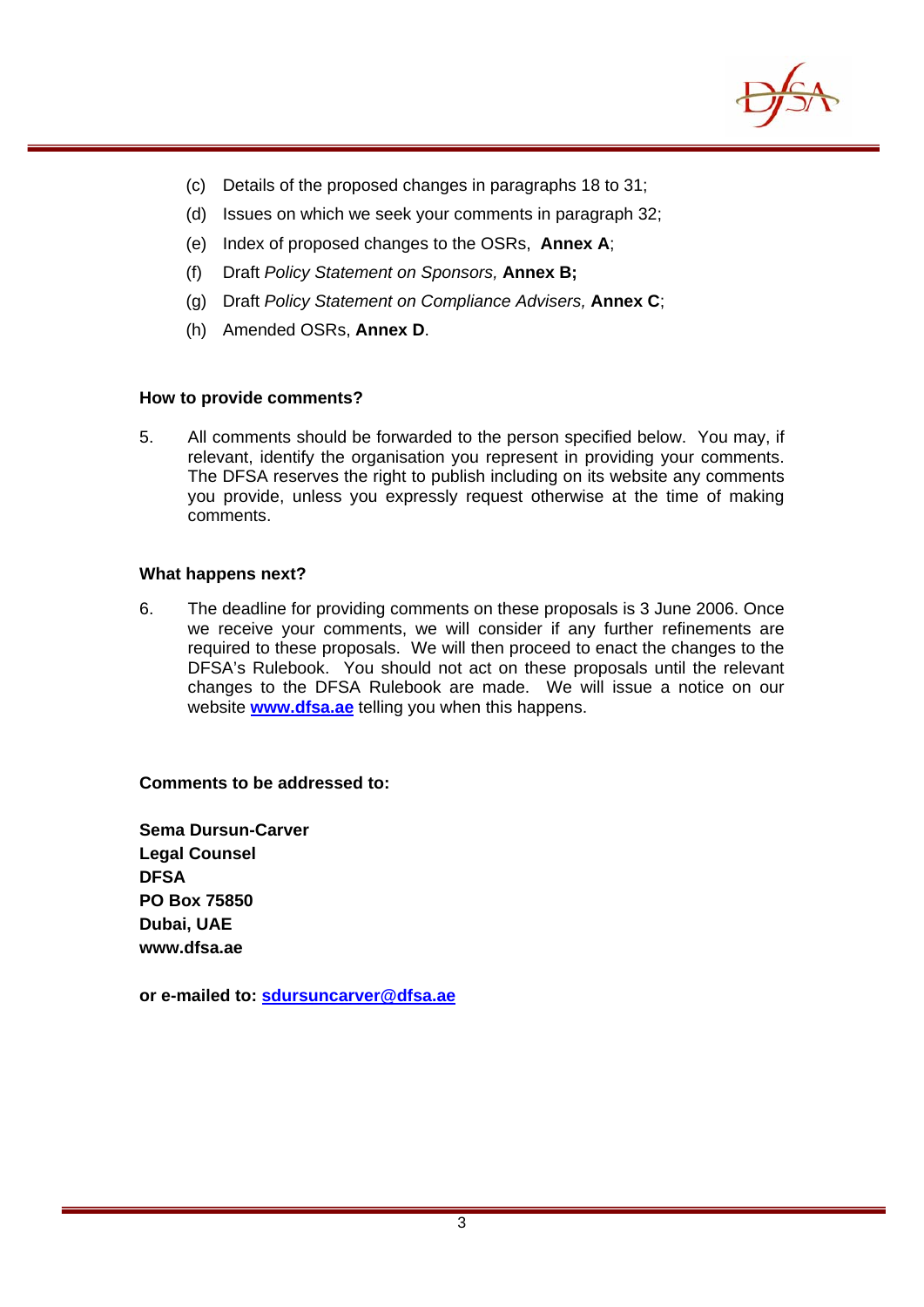

# **Defined terms**

- 7. The terms used in this Paper have the same meaning as in the Rulebook Glossary, unless otherwise stated. For convenience of reference in this Paper:
	- (a) **Prospectus Offer** means an Offer of Securities in circumstances where a Prospectus has been filed with the DFSA and published.
	- (b) **Person** means any natural person, Body Corporate or body unincorporated, including a legal person, company, Partnership, unincorporated association, government or state.
	- (c) **Issuer** means
		- (1) in relation to any Security, other than a Unit in a Collective Investment Fund, the Person by whom the Security is or is to be issued;
		- (2) in relation to a Unit in a Collective Investment Fund, the operator of the fund;
		- (3) in relation to an interest in a limited Partnership, the Partnership; and
		- (4) in relation to Certificates, the Person who issued or is to issue the Security to which the Certificate or other instrument relates.
	- (d) **Offeror** means a Person who makes an Offer of Securities.
	- (e) **Reporting Entity** means
		- (1) Subject to (2), a person is a Reporting Entity if:
			- (i) the person has or had Securities admitted to an Official List of Securities at any time;
			- (ii) the person has filed a prospectus with the DFSA under Article 15;
			- (iii) the person merges with or acquires a Reporting Entity; or
			- (iv) the person is declared in writing to be a Reporting Entity by the DFSA.
		- (2) A person is not a Reporting Entity if:
			- (a) the person is a properly constituted government, a government agency, a central bank or other type of national monetary authority of a country or jurisdiction, a supra-national organisation whose members are either countries, central banks or national monetary authorities, a public authority or a state investment body; or
			- (b) (i) the person previously had Securities admitted to an Official List of Securities;
				- (ii) the person currently has no Securities admitted to an Official List of Securities; and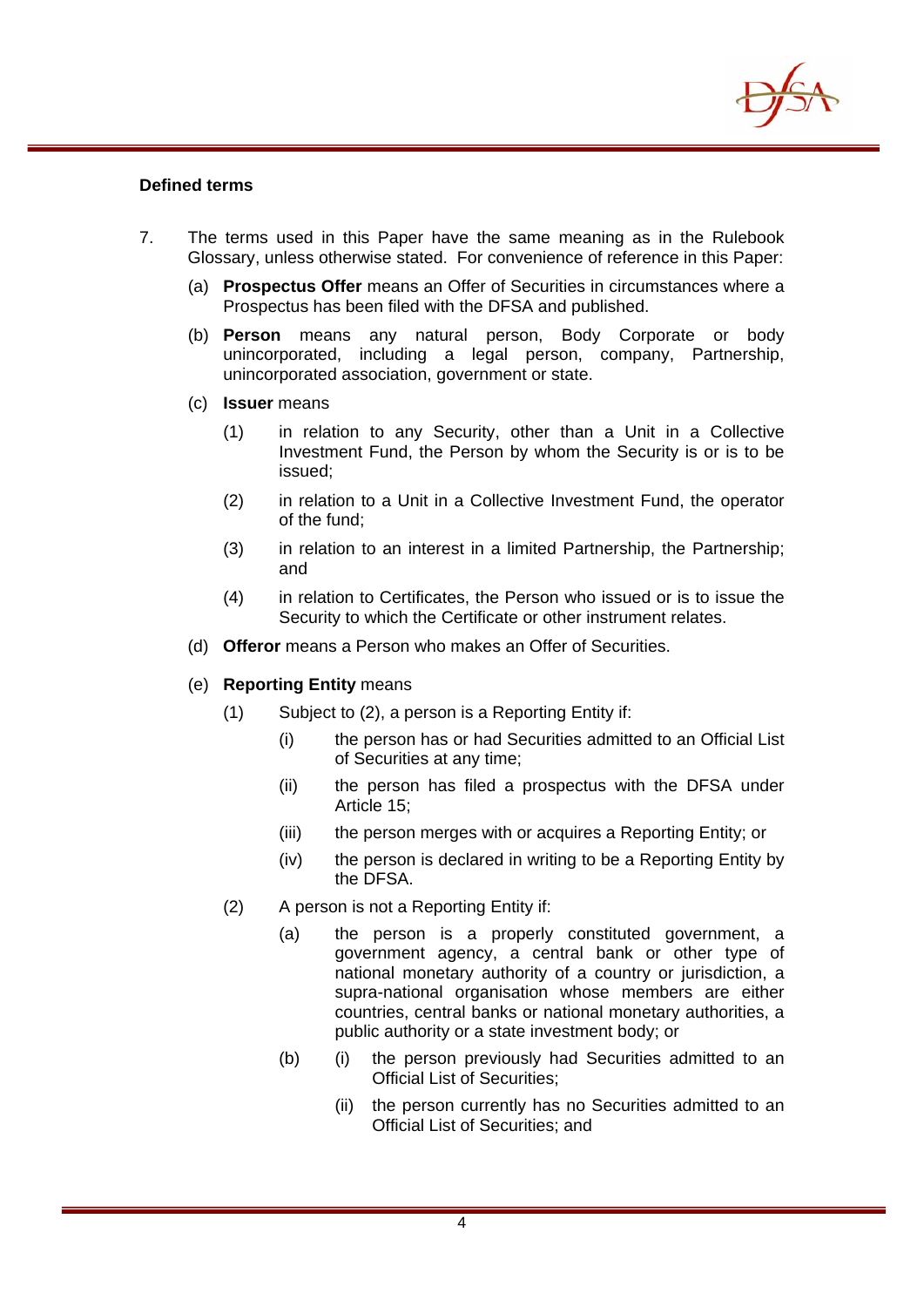

- (iii) the current holders of at least 75% of voting rights in the Reporting Entity have agreed in writing that the person is no longer a Reporting Entity; or
- (c) the DFSA so determines.
- (f) **OSRs** means the Offered Securities Rules Module of the DFSA Rulebook.

# **Scope and purpose of these proposals**

- 8. The current sponsorship regime prescribed in the Markets Law and the OSR Module of the DFSA Rulebook has two parts. The first relates to the requirement to appoint a sponsor for Prospectus Offers made in the DIFC. The second relates to the requirement to appoint a sponsor for a Reporting Entity to help it comply with its continuing regulatory obligations. Part 4 of the Dubai International Financial Exchange (DIFX) Listing Rules requires an applicant for a Listing to appoint a sponsor. Nothing in these proposed amendments affect the DIFX requirements.
- 9. For a Prospectus Offer, the requirement to appoint a sponsor is in Rule 4.2.6 of the OSRs. It requires a Person who makes or intends to make a Prospectus Offer to appoint a sponsor in sufficient time to enable the sponsor to comply with the requirements relating to sponsors prescribed in Chapter 10 of the OSRs.
- 10. For Reporting Entities, the requirement to appoint a sponsor is in Rules 8.4.3 and 10.4.1 of the OSRs. They require a Reporting Entity to appoint a sponsor to ensure that the Reporting Entity complies with its continuing obligations in the Markets Law 2004 and OSRs.
- 11. The purpose of mandatory sponsors for Prospectus Offers was to ensure that a Person who makes or intends to make a Prospectus Offer in the DIFC is aware of, and complies with, the requirements under the Markets Law 2004 and Rules. The same rationale drove the obligation on a Reporting Entity to have a sponsor with respect to its continuing obligations. However, the appointment of a sponsor was not intended to shift the regulatory obligations of the Person making the Prospectus Offer or of the Reporting Entity onto the sponsor. These regulatory obligations are, and were intended to remain, the responsibility of the Person making the Prospectus Offer and of the Reporting Entity.
- 12. Nonetheless, industry stakeholders indicate that Rule 10.4.1, which states that a sponsor must ensure that a Reporting Entity complies with any applicable provisions in the Markets Law and OSRs, is being interpreted as imposing strict regulatory liability on a sponsor. While a sponsor has regulatory obligations of its own under the current regime which may properly expose it to regulatory liability, the intention was not to impose strict liability on the sponsor in circumstances where the sponsor has taken all reasonable steps to ensure that the Reporting Entity complied with its obligations but the Reporting Entity nonetheless failed to do so. This intent is reflected in the duty of care requirement in Article 10.5.1 of the OSRs.
- 13. In addition to the potential of strict liability, industry stakeholders expressed concern that sponsors would out of necessity become directly involved in the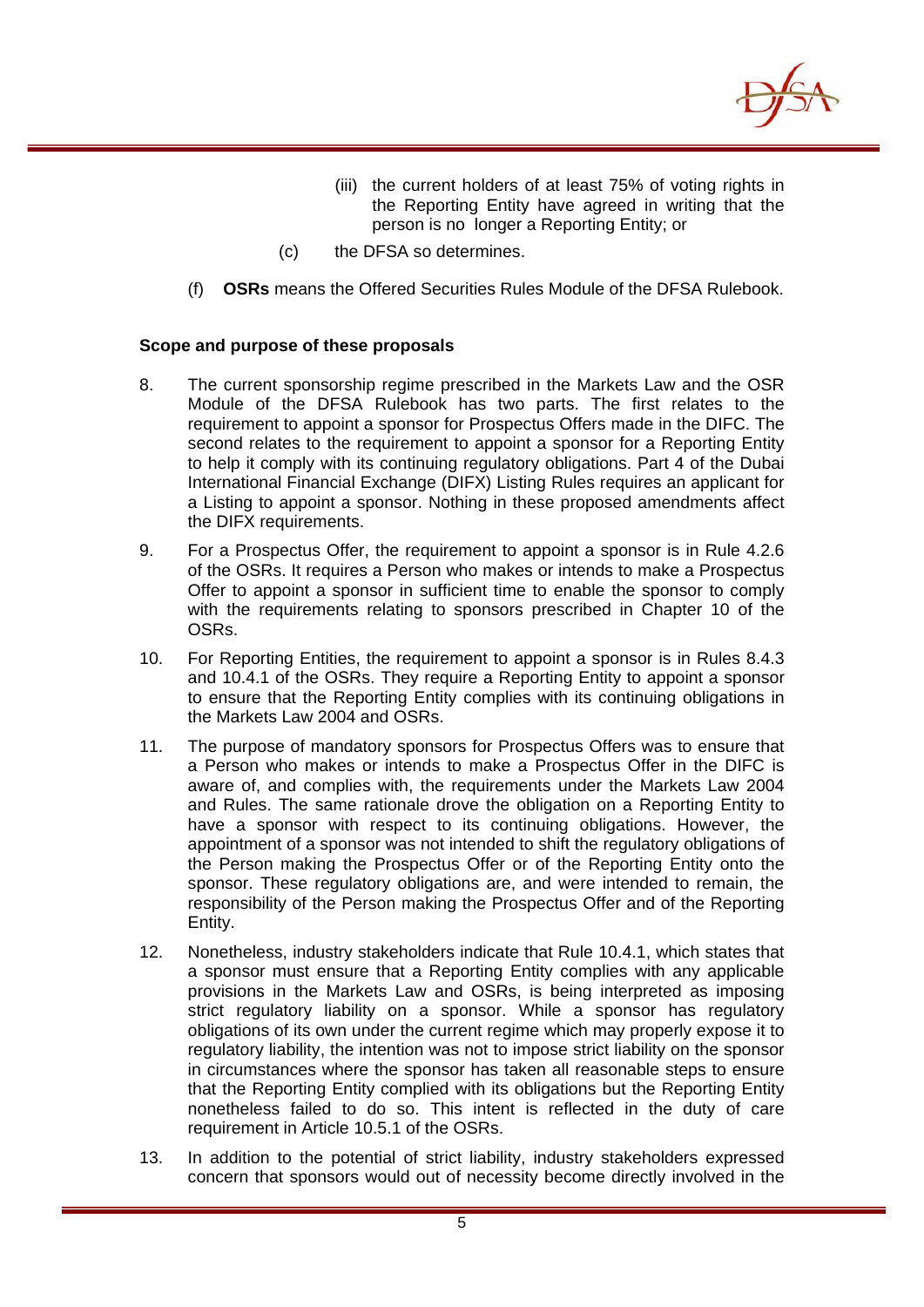

daily activities of a Reporting Entity in order to effectively monitor and ensure that the Reporting Entity complies with its regulatory obligations. Stakeholders believe that if a sponsor was required to take this on properly, it would be financially prohibitive and consequently few wish to take it on.

- 14. Furthermore, the DFSA recognized that it was important not to have a scheme that purported to give the governing body of the Reporting Entity an excuse to shed, or transfer to the sponsor, its primary responsibilities. That said the DFSA also recognized that there may be circumstances in which certain Reporting Entities need assistance to help them meet their continuing regulatory obligations. We believe that it is in the interests of the DIFC capital markets that the DFSA be given the necessary regulatory tools and discretion to deal with these situations.
- 15. As a consequence, the DFSA is proposing to revise the sponsorship regime to eliminate the mandatory obligation on a Reporting Entity to appoint a sponsor to ensure the Reporting Entity complies with its continuing obligations. We are also proposing to give the DFSA the discretion to appoint, or direct a Reporting Entity to appoint, a compliance adviser to fulfil this function where the DFSA had concerns about the governance of a particular Reporting Entity or considers it otherwise necessary.
- 16. However, unlike the previous obligations on a sponsor, the compliance adviser's obligations would not flow from the Markets Law 2004 or OSRs but be founded in the contractual relationship between the Reporting Entity and compliance adviser. In other words, a compliance adviser would not be exposed to any potential regulatory liability under the Markets Law 2004 and OSRs.
- 17. Considering their function and role, the DFSA expects sponsors and compliance advisers to be properly qualified to discharge their duties. To explain the DFSA's expectations in this regard the DFSA is publishing for comment draft Guidance in the OSRs in the Chapters relating to sponsors and compliance advisers in addition to two draft policy statements.

# **Details of the proposed changes**

#### **Re: Sponsors**

- 18. The following proposed amendments clarify the existing provisions and make them consistent with the overall regime change.
- 19. The application of Rule 4.2.6 is restricted so that the appointment of a sponsor is obligatory only for a Person making or intending to make a Prospectus Offer in the DIFC. Rule 4.2.6 is amended to clarify that the sponsor's appointment remains in effect only for the period the Prospectus Offer remains open. This means that when the Offer period ends, the mandatory sponsorship will end.
- 20. The term "Undertaking" in chapter 10 of OSRs is replaced with "Person" to be consistent with OSR Rule 4.2.6, which requires a "Person" making or intending to make a Prospectus Offer to appoint a sponsor.
- 21. Regarding a sponsor's obligations in relation to a Prospectus Offer, Rule 10.3.1(a) is amended to replace "the Offeror of the Securities" and "the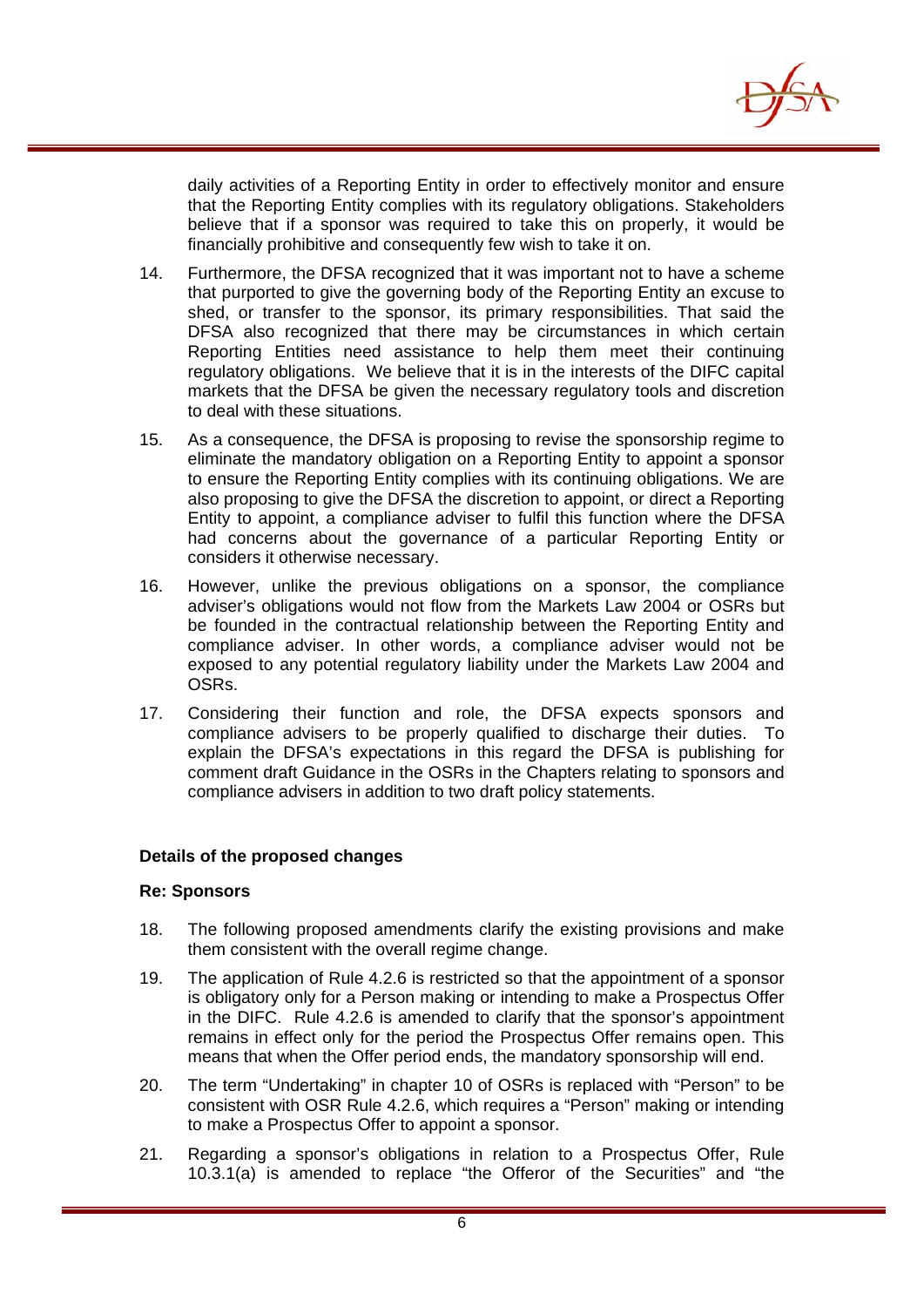

Offeror" with "Person who makes or intends to make a Prospectus Offer". This means, a sponsor must take reasonable steps to satisfy itself that the Person making a Prospectus Offer satisfies all applicable conditions for the Offering of Securities.

- 22. Rule 10.3.1(b) is amended to add "Offeror" along with an "Issuer" to capture the circumstances where the Offeror of the Securities is not the Issuer of the Securities. This means a sponsor must provide to the DFSA any information the DFSA may require for verifying that the OSR module is being complied with by both the Offeror and Issuer. Previously, the requirement related only to the Issuer.
- 23. Rule 10.4.1(1), which provides that a sponsor must ensure that a Reporting Entity complies with any applicable provisions in the Markets Law 2004, is deleted. This removes the mandatory obligation to appoint a sponsor relating to a Reporting Entity's continuing obligations and any suggestion of strict liability.
- 24. The term "Undertaking" is replaced" with "Offeror and Issuer" in Rule 10.6.2 to ensure that in circumstances where the Offeror of the Securities is not the Issuer of the Securities both entities must cooperate with the sponsor and is now numbered as Rule 10.5(2). This will mean that a sponsor must notify the DFSA of any non-cooperation by the Offeror, Issuer or their Employees. The amendment clarifies that all relevant parties must cooperate with the sponsor in carrying out its obligations.
- 25. The Guidance for Sponsors is amended to indicate that the DFSA will publish a *Policy Statement on Sponsors,* attached as **Annex B,** to explain in greater detail the role and regulatory obligations of a sponsor and the kind of skills, knowledge, experience, qualifications and resources the DFSA expects a sponsor to have. The Guidance explains that although a sponsor has certain regulatory obligations of its own, as prescribed in the OSR module, its principal role is to assist a Person making a Prospectus Offer to comply with its regulatory responsibilities relating to the Offer. It confirms that a Person making a Prospectus Offer does not, and cannot, avoid or diminish its regulatory obligations related to the Offering of Securities simply because it is required to have a sponsor. It emphasizes that the regulatory obligations of the Person making the Prospectus Offer are not transferred to the sponsor but remain the responsibility of the Person making the Offer.
- 26. The following words have been deleted from the Guidance: "In exceptional circumstances, in light of skills, qualifications and experience of staff within the Reporting Entity, the DFSA may grant a waiver or modification of the requirement of the appointment of a sponsor." This deletion does not affect the DFSA's general power to grant waivers or modifications under the Markets Law 2004 and OSRs.

# **Re: Reporting Entities and compliance advisers**

27. The reference to "sponsor" in Article 32(3) of the Markets Law 2004 is replaced with the term "compliance advisor".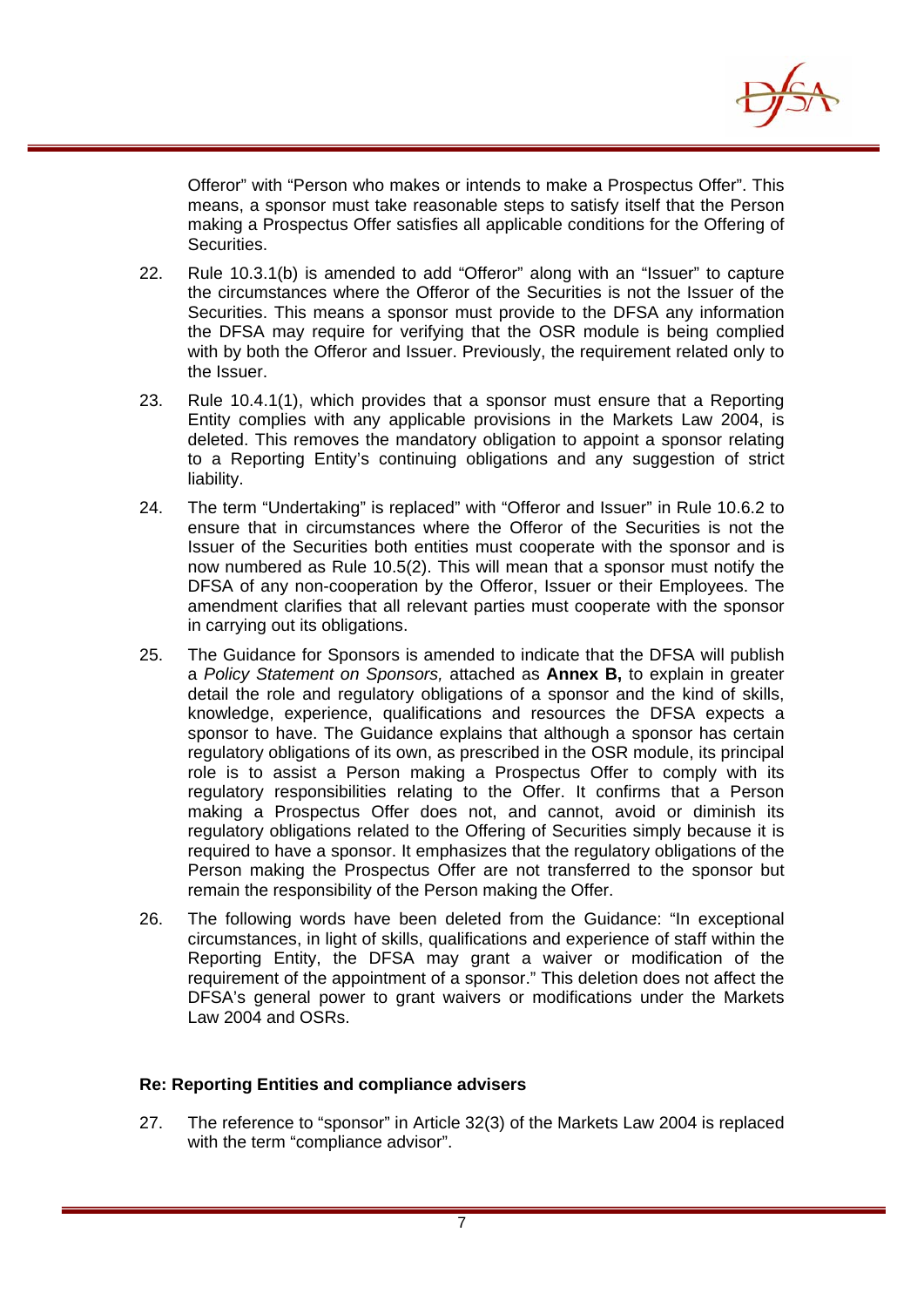

- 28. Rule 8.4.3(1) is amended to give the DFSA the discretion to require a Reporting Entity to appoint a compliance adviser for a specified period for the purpose of assisting the Reporting Entity to meet its continuing obligations. Rule 8.4.3 (2) is amended to provide that it is the Reporting Entity's obligation to ensure the compliance adviser continues to fulfil its role until the DFSA advises the Reporting Entity that the compliance adviser is no longer required. Rule 8.4.3(3) is deleted to achieve a unified regime rather than carving out certain exclusions for specific Reporting Entities or circumstances.
- 29. The new Chapter 11 *Compliance Advisers* only applies to Reporting Entities that are required to appoint compliance advisers under Rule 8.4.3. The Guidance for this Chapter emphasizes that the purpose of the compliance adviser is to assist the Reporting Entity to comply with its continuing obligations under the Markets Law 2004 and OSRs. The Guidance indicates that the DFSA's *Policy Statement on Compliance Advisers,* attached as **Annex C,** will describe in greater detail the purpose of a compliance adviser, expected knowledge, experience, qualifications and resources and the circumstances in which the DFSA is likely to require a Reporting Entity to appoint a compliance adviser.
- 30. The Guidance also emphasises that the compliance adviser does not take on any regulatory obligations or potential regulatory liability of its own if it agrees to act as a compliance adviser to a Reporting Entity. It confirms that the relationship between the Reporting Entity and compliance adviser is a contractual one similar to one with any other professional adviser. The compliance adviser role is merely to advise and assist the Reporting Entity to comply with its continuing regulatory responsibilities, all of which remain the responsibility of the Reporting Entity.
- 31. All of the obligations in the new Chapter 11 Rules dealing with compliance advisers fall on the Reporting Entity. This is reflected in Rules 11.2.2, 11.3, 11.4 and 11.5. Under these provisions it is the obligation of the Reporting Entity, who has been directed by the DFSA to appoint a compliance adviser, to:
	- (a) take reasonable steps to ensure that the compliance adviser has the required knowledge, experience, qualifications and resources to carry out its duties;
	- (b) take reasonable steps to ensure that the compliance adviser is independent and has managed conflicts of interest appropriately;
	- (c) ensure the Reporting Entity and its employees cooperate with the compliance adviser and do not interfere with the compliance adviser's ability to discharge its duties;
	- (d) take reasonable steps to rectify any failure brought to the Reporting Entity's attention by the compliance adviser;
	- (e) take reasonable steps to ensure that the compliance adviser cooperates in any investigation conducted by the DFSA as provided by OSR Rule 11.3.3; and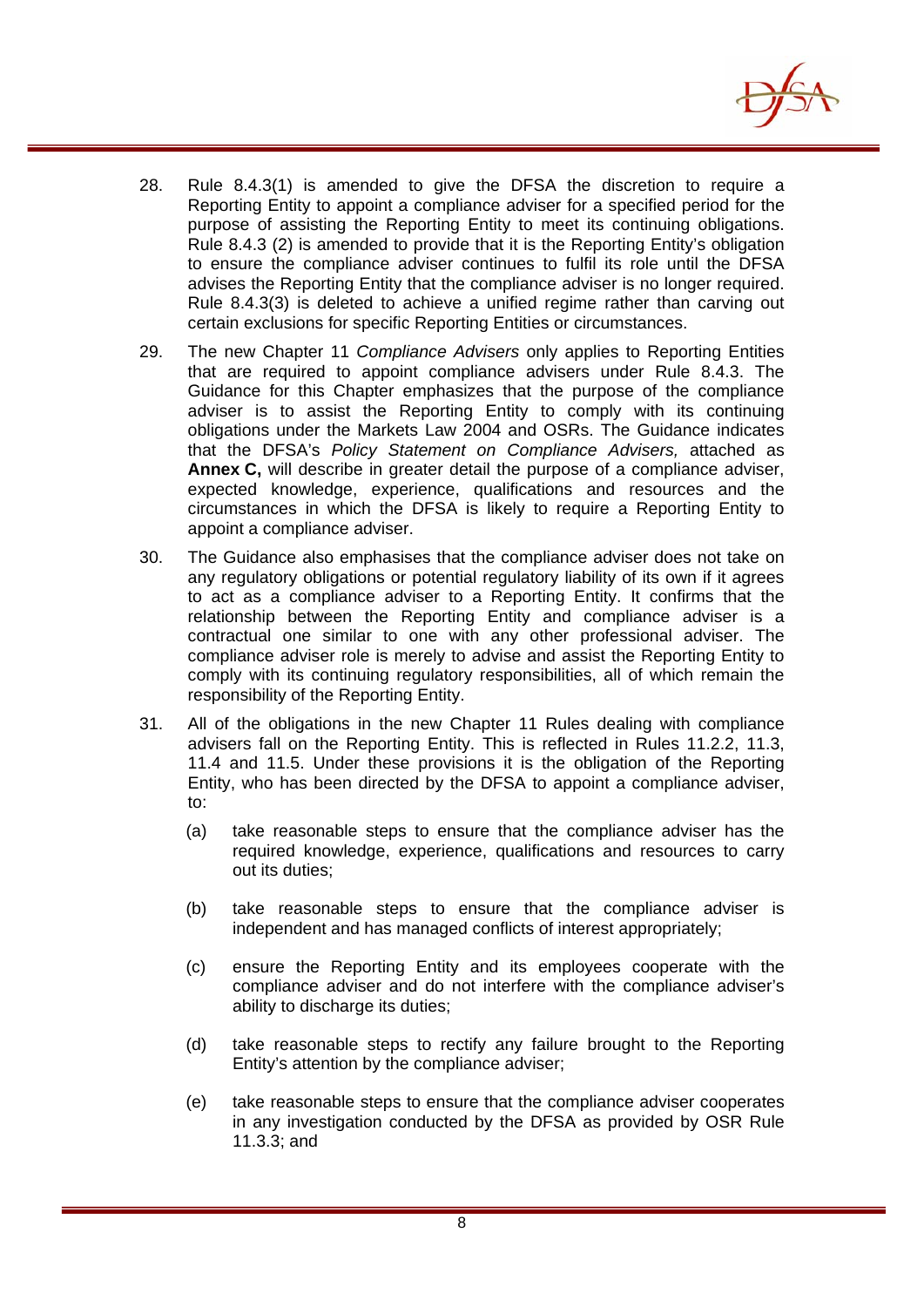

(f) promptly advise the DFSA in writing when a compliance adviser resigns or is terminated including providing details of all relevant facts and circumstances.

### **Issues on which we seek your comment**

32. Is the scope and content of the Rules relating to sponsors and compliance advisers appropriate?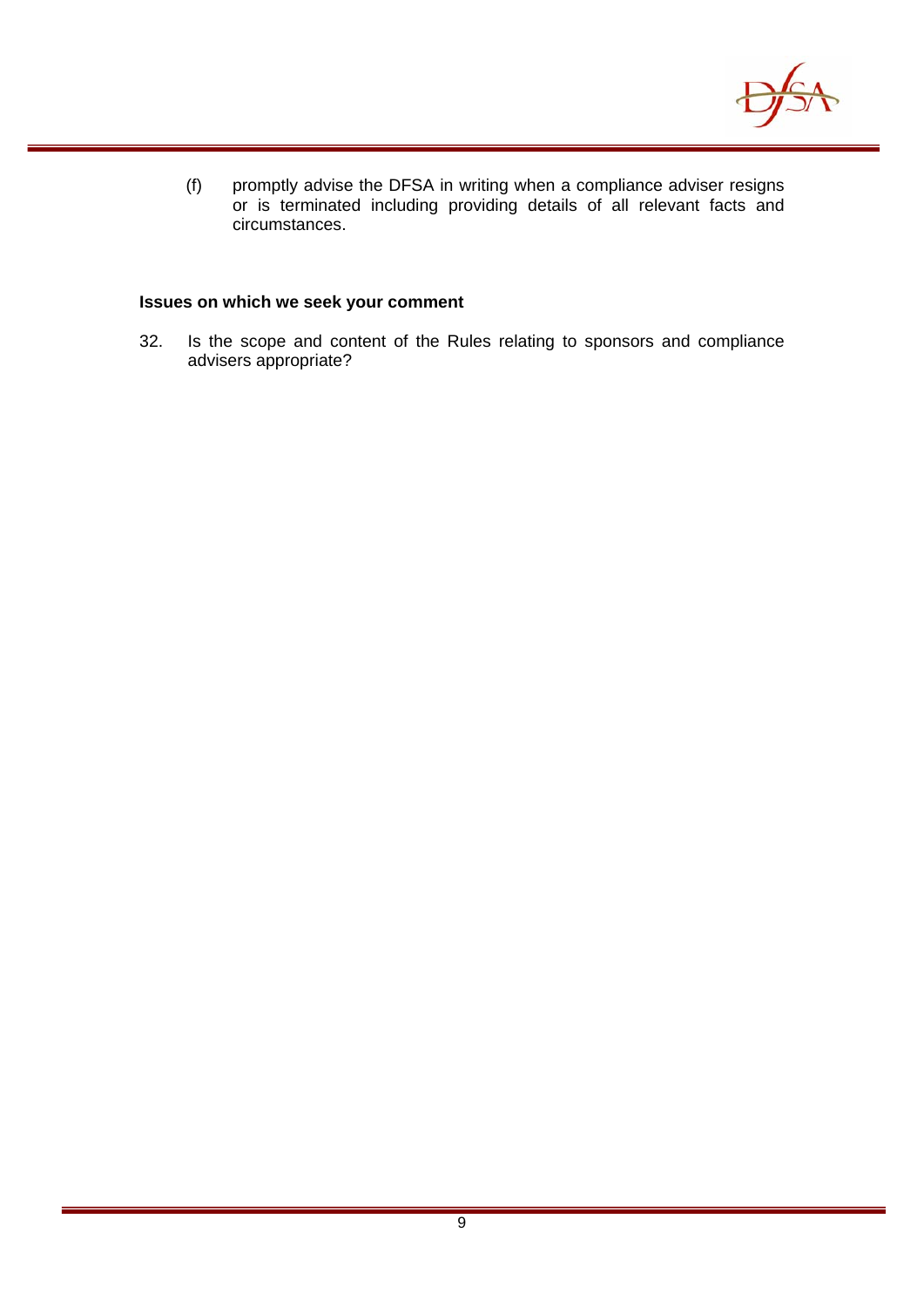

# **Annex A**

# **Index of proposed changes to OSR**

| Rule No.                           | <b>Subject</b>                                                                                                                                                                  | Change                                                                                                                                                                                                    |
|------------------------------------|---------------------------------------------------------------------------------------------------------------------------------------------------------------------------------|-----------------------------------------------------------------------------------------------------------------------------------------------------------------------------------------------------------|
| Rule 4.2.6                         | Mandatory appointment of a<br>sponsor                                                                                                                                           | Revised, new Rule 4.2.6(2) sets<br>the duration of a mandatory<br>sponsorship                                                                                                                             |
| Rule 8.2.3(1)(a)                   | Authorised disclosure                                                                                                                                                           | Revised, a Reporting Entity can<br>disclose confidential information<br>to its compliance adviser                                                                                                         |
| Rule 8.4.3(1)and<br>(2)            | Appointment of a compliance<br>adviser                                                                                                                                          | Revised, the appointment is at<br>the DFSA's discretion                                                                                                                                                   |
| Rule 8.4.3(3)                      | Exclusion of a mandatory<br>sponsor for a Person who<br>becomes a Reporting Entity by<br>solely being admitted to the<br>Official List in relation to<br>Designated Investments | Deleted                                                                                                                                                                                                   |
| Rule 10.1 and<br>Guidance          | Application of Chapter 10 on<br>Sponsors                                                                                                                                        | Revised, the word<br>"Undertaking" is replaced with<br>"Person". Guidance is revised.                                                                                                                     |
| Rule 10.2 and<br>Rule 10.2.1(1)(c) | Appointment of a sponsor                                                                                                                                                        | Revised, the word<br>"Undertaking" is replaced with<br>"Person" in Rule 10.2.<br>Rule 10.2.1(1)(c) deleted                                                                                                |
| <b>Rule 10.3</b>                   | Obligations of a sponsor                                                                                                                                                        | Revised. The word of "Person<br>who makes or intends to make<br>a Prospectus Offer" is replaced<br>with "Offeror of Securities" in<br>Rule 10.3.1(a). The word<br>"Offeror" is added to Rule<br>10.3.1(b) |
| Rule 10.4(1)                       | Obligations in relation to<br><b>Reporting Entities</b>                                                                                                                         | Deleted to clarify that there is<br>no strict liability imposed on a<br>sponsor                                                                                                                           |